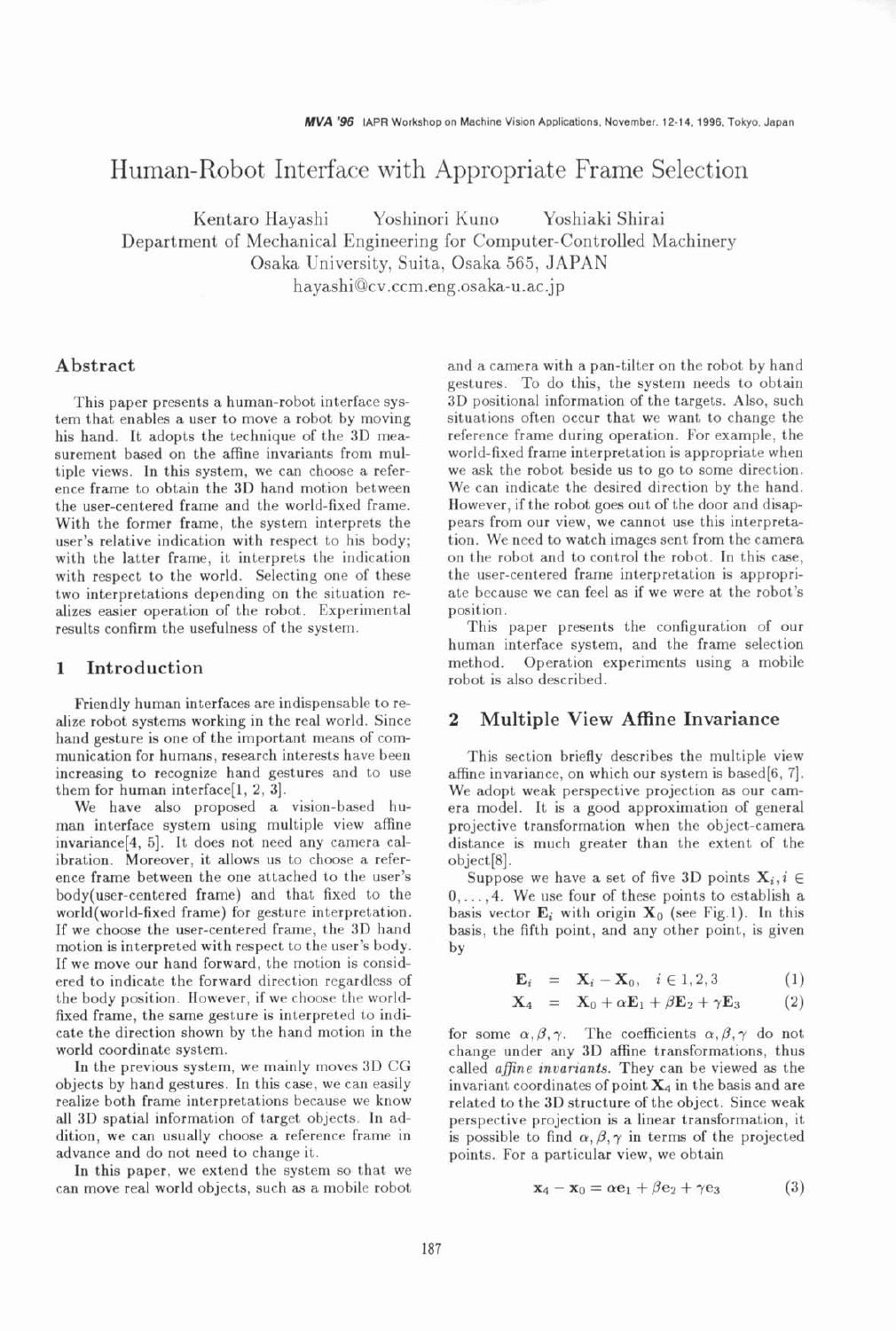

Figure 1: Affine basis

where  $x_0$ ,  $x_4$  are the projected points and  $e_1, \ldots, e_3$ are the projections of the basis vectors. This means that we can derive two equations with three unknowns from the five point locations in a single 2D image. If we obtain a second view with known correspondence to the first view, we can get another equation as follows.

$$
\mathbf{x}_4' - \mathbf{x}_0' = \alpha \mathbf{e}_1' + \beta \mathbf{e}_2' + \gamma \mathbf{e}_3' \tag{4}
$$

The symbols with primes denote the same vectors in Eq. (3) for the second view. Assuming that this equation (4) is linearly independent to Eq. **(3),** we have four overdetermined equations In this condition, we can obtain the invariants  $\alpha, \beta, \gamma$  with the standard method of least squares. Details are found in [9, 4].

## **3 System Configuration**

We have developed an experimental human-robot interface system using multiple view invariants. Fig.2 shows the system configuration. The system consists of an engineering work station (SUN WS), an image processing board(Tracking Vision[lO]), an active camera system composed of two cameras on a computer-controlled mobile platform, and a robot. **A** camera with a computer-controlled pan-tilter is equipped on the robot. We can move the robot and the camera by hand gestures.

We use special marks for the features to calculate invariants to make feature tracking easy and reliable. Fig.3(a) shows the marks on the user. The four marks on the' body are used for the reference frame and the two on the arm for the indication of direction. Fig.S(b) shows the marks on the robot. The system obtains the position and orientation of the robot by tracking these marks. The robot and the camera on the robot are connected to the system with radio modems. The input image from the camera is transmitted wireless to the monitor.

Fig.4 shows the overview of the system. The mobile platform moves to keep the marks on the user in the camera fields of view.



Figure 2: System configuration

## **4 Operation of the Robot**

#### **4.1 Frame selection**

As described in Introduction, the appropriate frame should be selected depending on the situation. Table 1 shows the possible relationships between the user and the robot, and the appropriate frames corresponding to these situations. When the user cannot see the robot $(a)$ , it is impossible to use the world-fixed frame because the user cannot seize the relation of the robot to himself. On the other hand, when the robot and the user are close(c), it is natural to operate the robot in the world-fixed frame regardless of the orientation of the robot because the user can easily seize the position and orientation of the robot in the world. The situation (b), in which the user can see the robot, but the robot is distant from the user, is the case between the above two situations. In this case, the selection depends on the preference of the user.

We use the following frame selection method based on Table 1. In the case that the user and the robot are in the camera field of view, the system selects the world-fixed frame. This corresponds to the situation where the robot is close to the user. In the other cases. such as that the robot is not in the camera field of view, the system selects the usercentered frame.

The following sections describe the details of robot operation in each frame.

#### **4.2 Operation in the world-fixed frame**

Let  $U_p$  denote the direction vector indicated by the user's arm, and  $\mathbf{R}_p$  the heading direction vector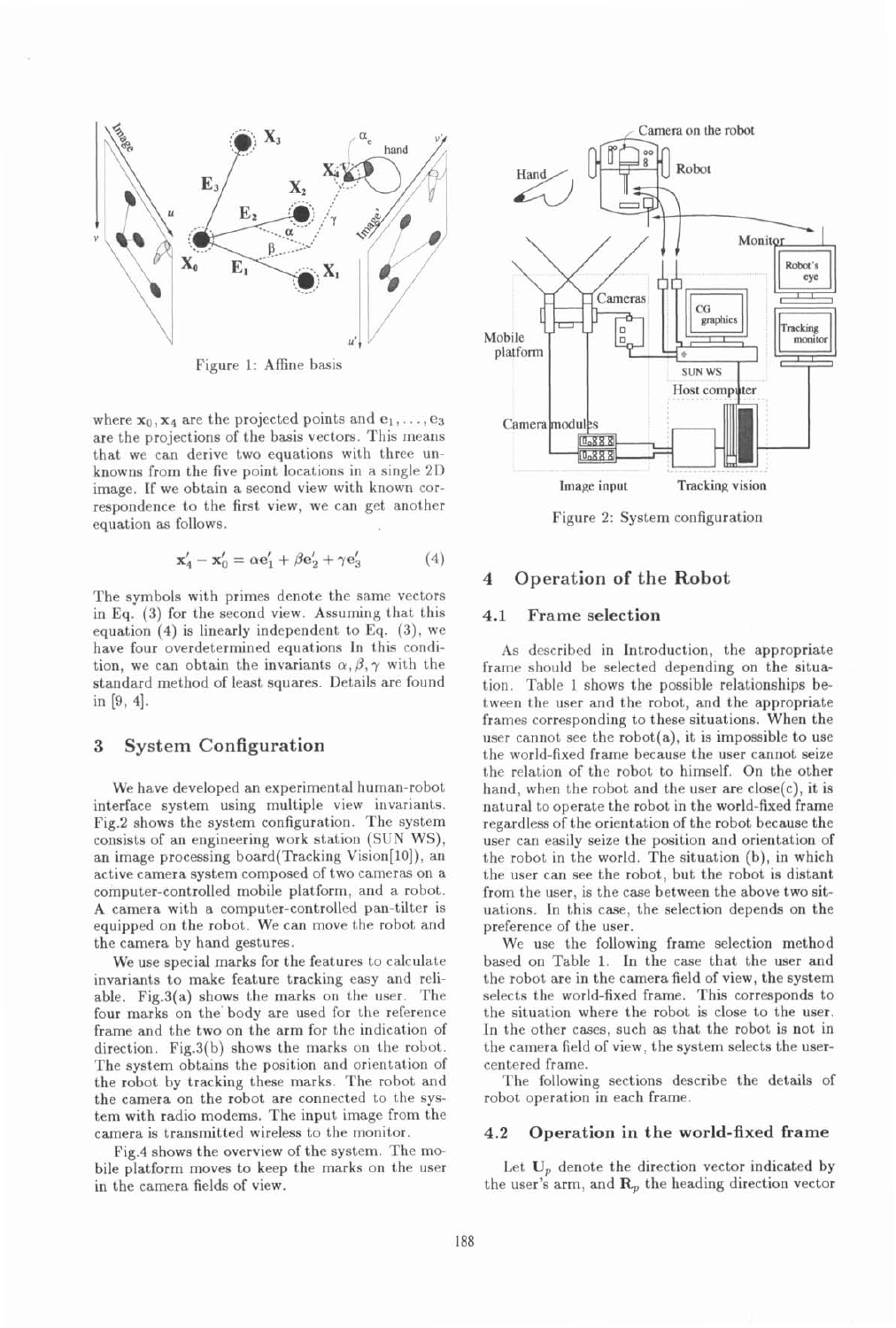

**(a) User** 



**(b) Robot**  Figure **3:** Features on the user and the robot

of the robot projected on the  $X-Y$  plane(see Fig 5). These vectors are obtained by extracting and tracking the two marks on the arm and the two marks on the robot, respectively. The system examines the angle between the vectors. If the angle exceeds some threshold, the system rotates the robot so that  $\mathbf{R}_p$ coincides with **Up.** 

When we use the world-fixed frame, we need to establish four reference points in the world. However, we can use the four points on the user's body for this purpose if the following two conditions are satisfied.

- 1. X-Y plane of the basis runs parallel to the plane on which the robot moves.
- **2.** The basis does not change while the system controls the robot.

The first condition is satisfied if the user is on a chair as in Fig.4. The second condition does not mean that the user cannot move during operation. The world-fixed frame interpretation requires that both arm's and robot's directions should be measured with respect to the same reference frame when a certain hand gesture is interpreted. However, it does not require that the reference frame should be the same through all interpretation times. Thus, the condition is always satisfied if the system takes the



Figure 4: Overview of robot operation

| Table 1: Operating frame selection |  |  |  |
|------------------------------------|--|--|--|
|------------------------------------|--|--|--|

| Operating situation                                                          | Operating frame                         |  |
|------------------------------------------------------------------------------|-----------------------------------------|--|
| (a) The user cannot see the<br>robot.                                        | user-centered frame                     |  |
| (b) The user can see the<br>robot, but the robot is distant<br>from the user | either frame pre-<br>ferred by the user |  |
| (c) The user can see the robot<br>and the robot is close to the<br>user      | world-fixed frame                       |  |

images of all the features on the body, the arm and the robot at the same time.

## **4.3 Operation in the user-centered frame**

In the user-centered frame case, we can operate the robot and the camera on it. We tessellate regions around the right arm as shown in Fig.6. We can select one of the actions of the robot and the camera by indicating one of these partitioned **3D** regions by the hand.

When the hand position is nearer to the origin than  $r_{c2}$ , the indication is recognized for controlling the camera platform. The octant spherical region is divided into 9 parts by  $\theta_1, \theta_2, \psi_1$  and  $\psi_2$ . Each part is associated to a certain action of the camera platform. The circular region farther than  $r_{c2}$  is allocated for controlling the robot. The quadrant is divided into 6 parts by  $\theta_1, \theta_2, r_{r1}$  and  $r_{r2}$ . Each part is associated to a certain action of the robot. The user can operate the robot and the camera by